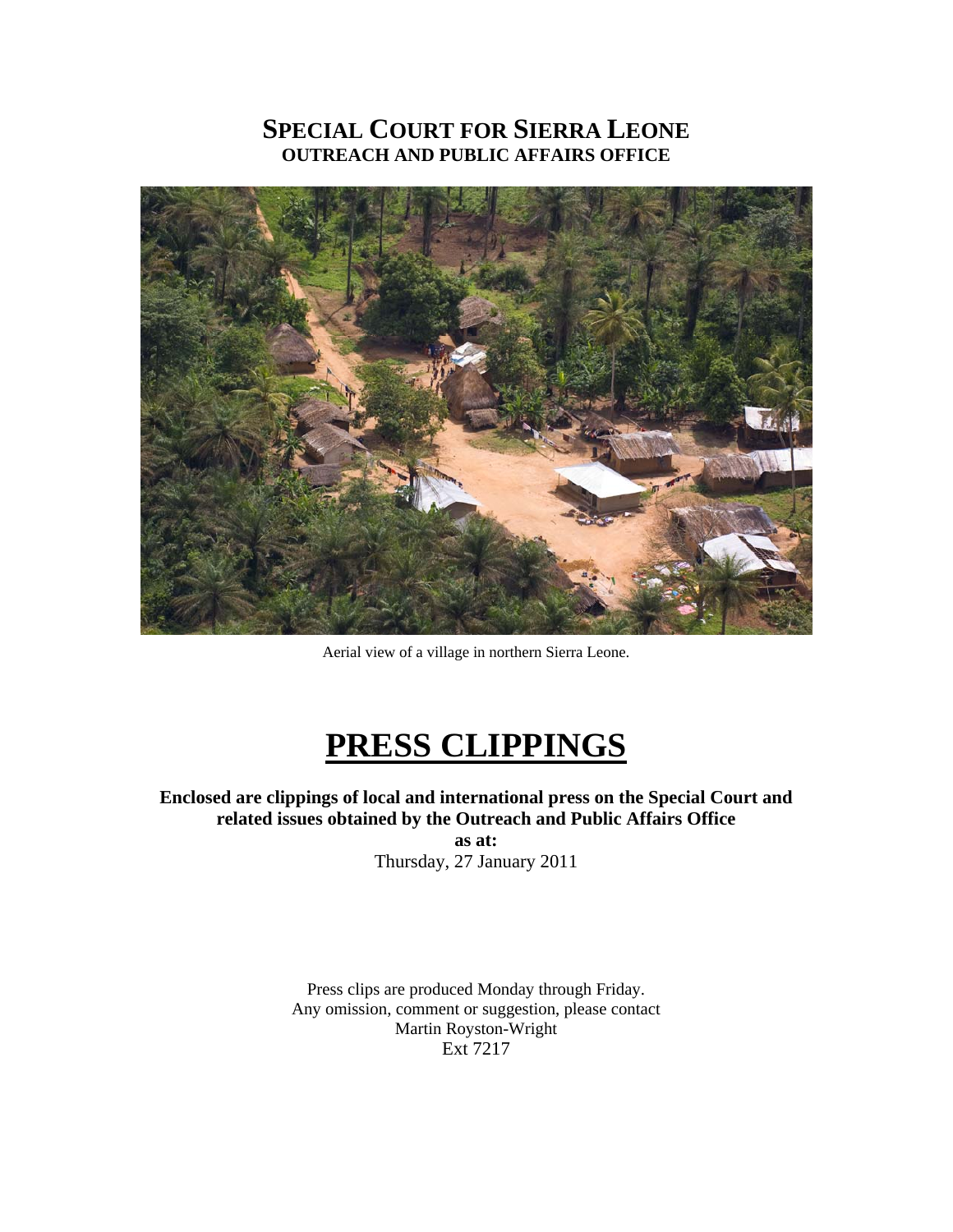| <b>Local News</b>                                                              |             |
|--------------------------------------------------------------------------------|-------------|
| AFRC, RUF and Taylor, Who is Responsible? / The Exclusive                      | Page 3      |
| Formal Justice System Inaccessible / Premier News                              | Page 4      |
| <b>International News</b>                                                      |             |
| Charles Taylor Denied More Time to Wrap up Defence / Voice Online              | Page 5      |
| ECOWAS Delegation to Meet UN, US Leaders Over Ivory Coast / Voice of America   | Page 6      |
| Groups Condemn Sexual Violence, 'Reign of Terror' in Ivory Coast / CNN         | Pages 7-8   |
| Ngoga, UN Disagree On Post-ICTR 'Mechanism' / The New Times                    | Page 9      |
| STL and the Dangerous Manipulation of Lebanon / The Palestine Chronicle        | Pages 10-12 |
| Crimes Against Humanity Initiative Releases Final Text/ Washington University  | Pages 13-14 |
| Staff Sergeant Brings Wealth of Experience to New Position / Truro Daily Times | Pages 15-16 |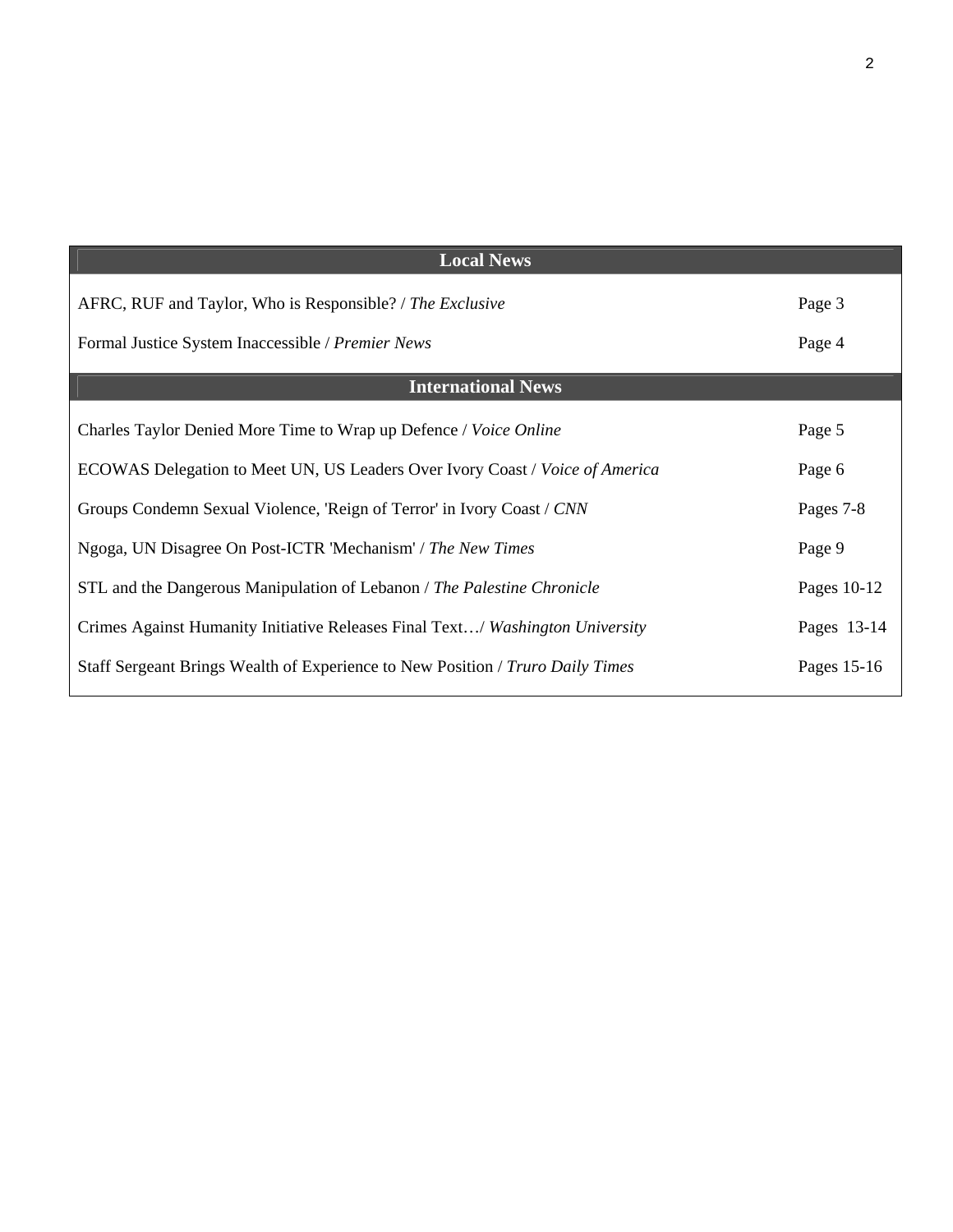

**By Ayodele Deen-Cole** 

There are still some controversies surrounding the January 6, 1999 attack on Freetown as Sierra Leoneans are yet to really know which of the fighting factions was responsible for that dreadful attack.

Whether it was the AFRC, RUF or the Former Liberian President Charles Taylor that orchestrated the said attack is yet to be ascertained until the Special Court for Sierra Leone delivers its final judgment in the ongoing trial of former Liberian President, Charles Taylor at The Haque.

Up till today Sierra Leoneans still believe that the January 6 attack was a combined one of both the AFRC and the RUF with support from Taylor. What is puzzling is the fact that judgment had been delivered by the same Special Court for Sierra Leone (SCSL) in 2007 and 2008 which states that AFRC alone carried out

the January 6th 1999 evasion with no support from the other group or person. Even the amputees cannot exactly explain which of the groups actually chopped off their arms and limbs.

The prosecution team in the current Taylor trial is trying very hard to produce more evidences to prove RUF's involvement in the said attack.

If the presiding Judges get swayed, they might also try to place some responsibilities on the RUF which will automatically link Taylor to the January 6, 1999 attack.

However, if there are no new evidences to support the claim, it is clear that the Judges may follow the judgment of 2007 and 2008 which may not be in favour of the prosecution. For now, Sierra Leoneans are patiently waiting to see the kind of judgment that will be delivered by the SCSL in The Hague.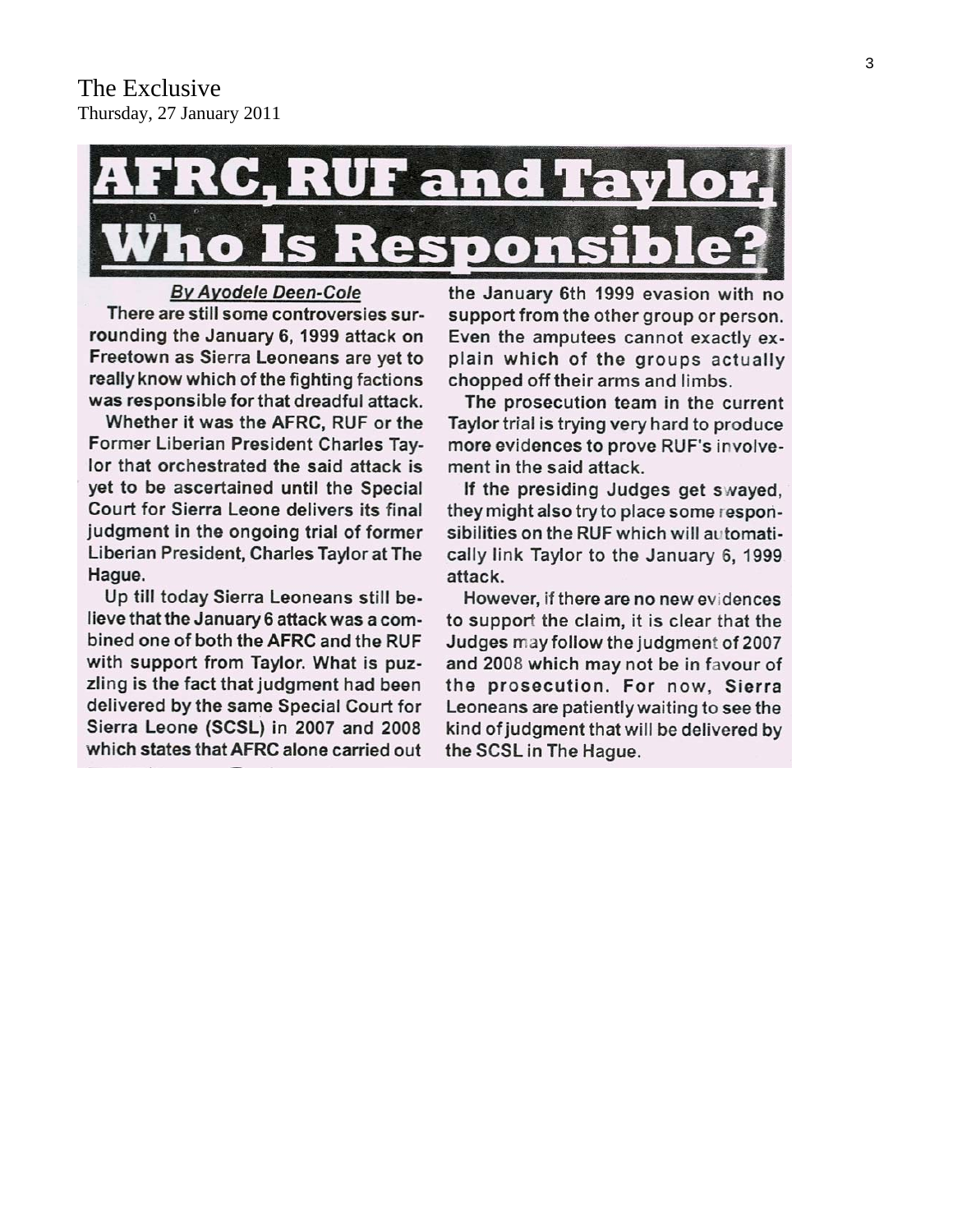# **Formal Justice System Inaccessible**

The Resident Judge in the Southern Province, Justice Aiah Konovima says formal justice system is inaccessible to approximately 70 percent of the population.

#### **By Alusine Sesay**

He said, because of the population cannot access the formal justice system they use local courts and customary law resolution mechanisms, most of which discriminate against women, youths and children.

The Resident Judge made this statement on Tuesday in Freetown while delivering his keynote address on the review of Timap for Justice Community Mediation Programme, which is supported by Justice Sector Development Programme (JSDP). The review brought together paramount chiefs and other local authorities, civil society representatives, legal practitioners, the Police and Prison services, United Nations Agencies and members of various communities.

Konoyima said Timap for Justice Community Mediation Programme focuses on the resolution of disputes at the community level, through mediation.

"The goals of the mediation is not just to stop a problem but to achieve reconciliation through a process, which entails addressing the parties' interests and needs, and seeking settlement through mutual agreement," he said.

He said the mediation contributes to confidence building, quick access to justice, and prompt justice, which also contributes to better understanding of how conflicts escalate.

He said cases that will be mediated include family disputes, land matters, and trade problems among others. He thanked the British Government for their immense

investment in the justice sector, and appealed for more support so that the programme would be extended to other regions.

The Deputy Director of Timap for Justice, Nancy Sesay said inaccessibility of the greater population of formal justice system has been largely due to shortage of lawyers, distance, affordability of legal representation, and delay in the formal court system among others.

She said community mediation is available locally, immediately and free of charge, noting that community mediators are known to the community and are familiar with the local principles, cultural norms and values.

She added that the mediation work supports existing local dispute resolution mechanisms and empowers community members. Sesay said cases are handled in accordance with the human principles of equality, non discrimination, and access for everyone, and rights of individuals.

She said during the mediation process, the conflicting parities are asked to come up with their solution to the problem, and that cases that they should not handle are referred to the Police or the court.

Head of Mediation, John Bangura, said the project was piloted in four chiefdoms within the Northern and Southern Provinces, where they have trained a total of 300 community mediators.

He said since its inception, close to 2,000 cases have successfully been mediated.

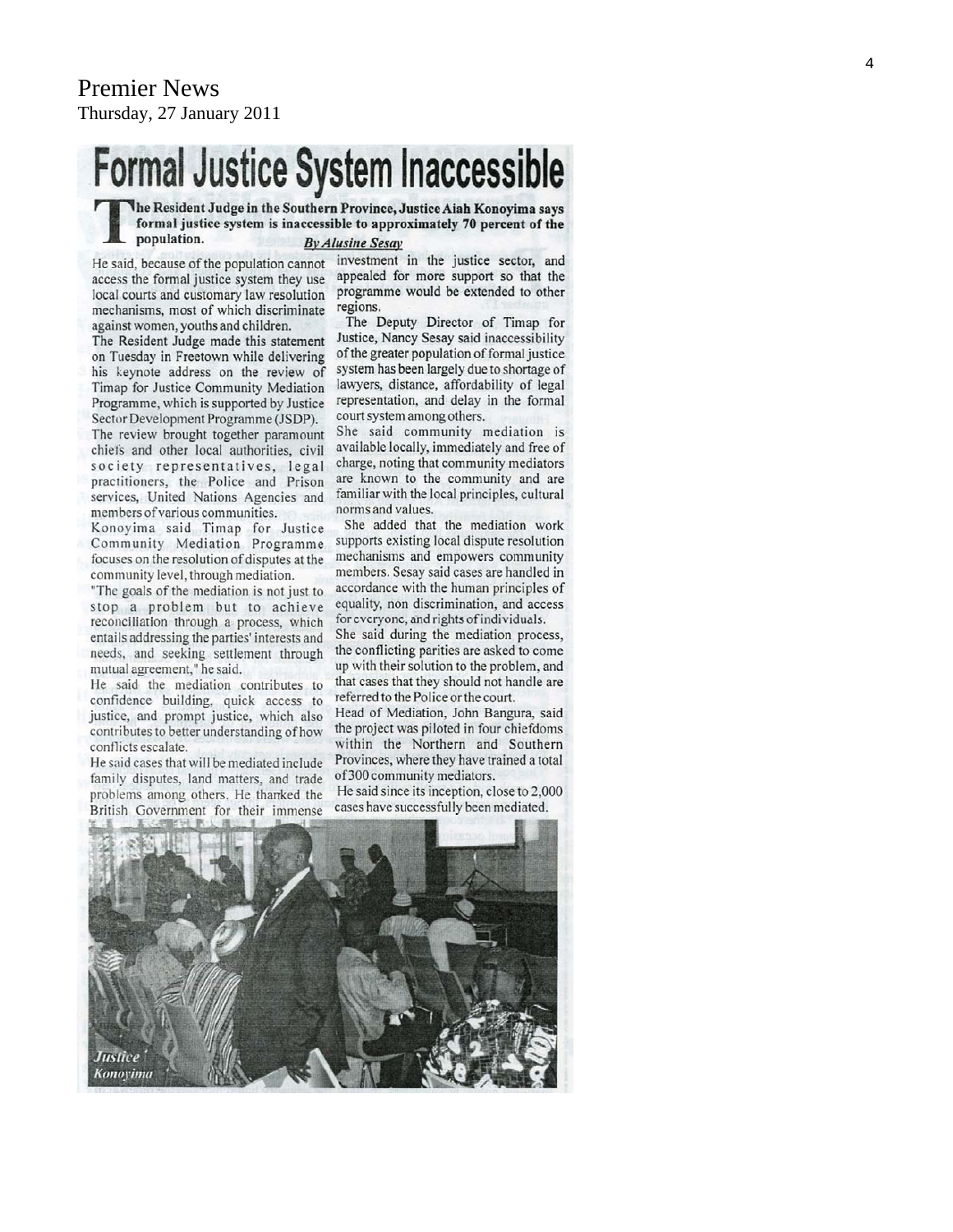Voice Online Thursday, 27 January 2011

#### **Charles Taylor denied more time to wrap up defence**



INTERNATIONAL WAR crimes judges have refused to grant former Liberian president Charles Taylor more time to file a written summary of his defense case, as his trial for allegedly orchestrating atrocities in Sierra Leone draws to a close.

Taylor's lawyer, Courtenay Griffiths, told judges at the Special Court for Sierra Leone

that he cannot submit a summary of defense argument until the court rules on several outstanding motions, including one based on diplomatic cables released by WikiLeaks.

Griffiths had been told to file the summary by January 14, but said he could not because of the outstanding motions.

Among them is one calling into question the court's independence following a cable from the U.S. Embassy in the Liberian capital, Monrovia, released by WikiLeaks.

In the leaked cable, diplomats warn that if Taylor is acquitted and returns to Liberia it could destabilize the country's fragile peace.

"The best we can do for Liberia is to see to it that Taylor is put away for a long time," the cable, dated March 10, 2009, said. It also suggested that building a case against Taylor in the U.S. could be one way of ensuring he does not return to Liberia should he be acquitted by the Sierra Leone tribunal.

Griffiths said the cable showed the tribunal is not independent, "because the Americans are already putting in place contingency plans so if Mr Taylor is acquitted they will put him on trial again in the United States."

Judges have dismissed the motion, but Griffiths has asked for permission to appeal.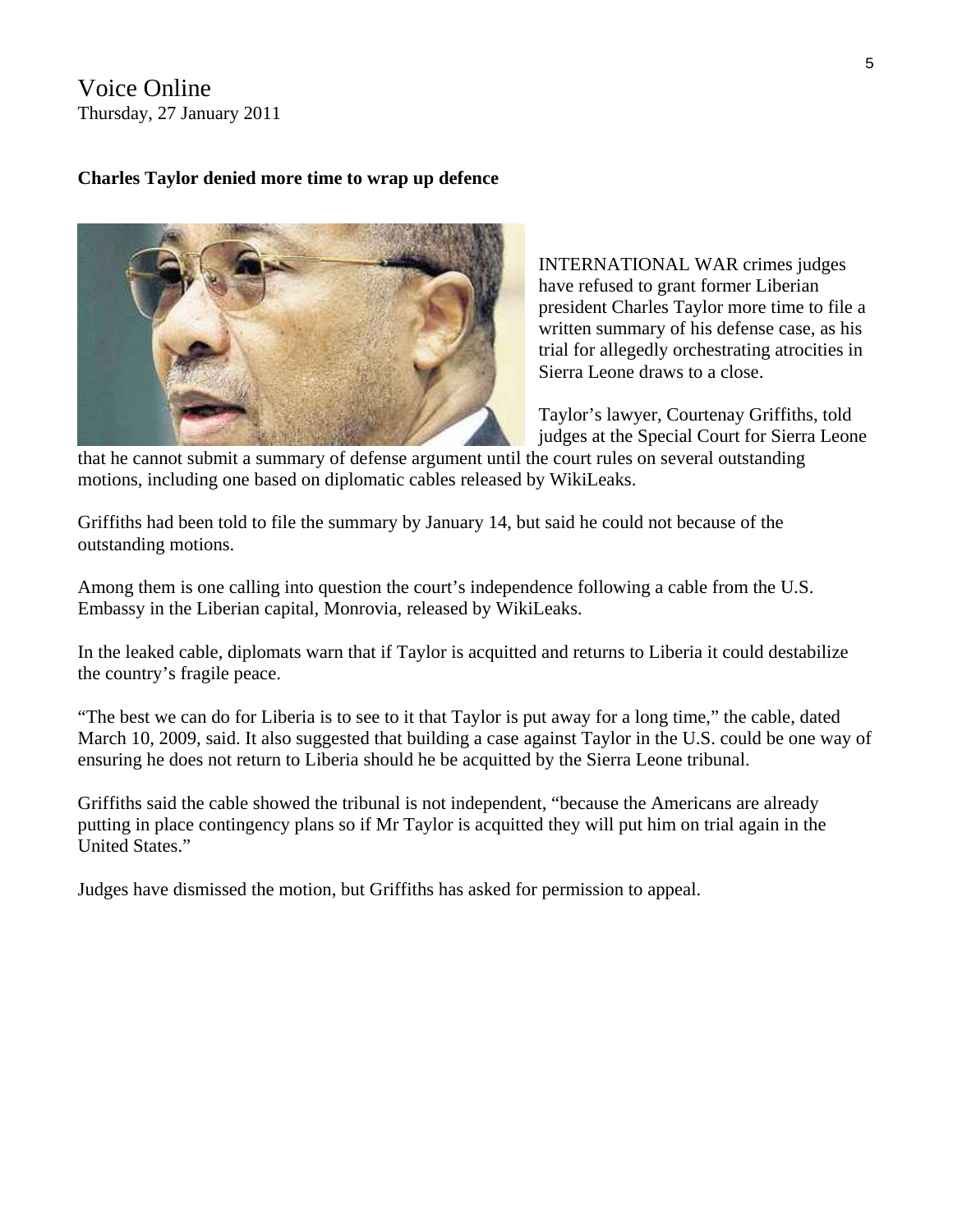#### **[ECOWAS Delegation to Meet UN, US Leaders Over Ivory Coast](http://blogs.voanews.com/breaking-news/2011/01/27/ecowas-delegation-to-meet-un-us-leaders-over-ivory-coast/)**

Officials from the Economic Community of West African States are in the United States calling for international support to help resolve the current political stalemate in the Ivory Coast.

The delegation, which includes Sierra Leone President Ernest Bai Koroma, is scheduled to meet with members of the U.N. Security Council Thursday following a talks with U.S. President Barack Obama.

Sonny Ugoh, an official with the regional bloc, ECOWAS, told VOA that they will continue seeking new ways to resolve the crisis. He said the regional body wants to ensure that Allassane Ouattara, the internationally recognized winner of Ivory Coast's November presidential election, takes office despite the refusal of incumbent President Laurent Gbagbo to step down.

Mr. Ouattara is conducting his struggle to take office from a hotel in Abidjan, where he is surrounded by security forces and United Nations peacekeepers.

On Wednesday, Mr. Ouattara's prime minister, Guillaume Soro, said that a targeted military strike would be the best way to remove Mr. Gbagbo.

Earlier in the day, Mr. Gbagbo said he was seizing control of Ivorian branches of the West African central bank, in an attempt to retain control of state finances.

In a counter move, Mr. Ouattara has ordered Ivorian branches of the regional bank to be closed. He has vowed to prosecute anyone who follows Mr. Gbagbo's orders.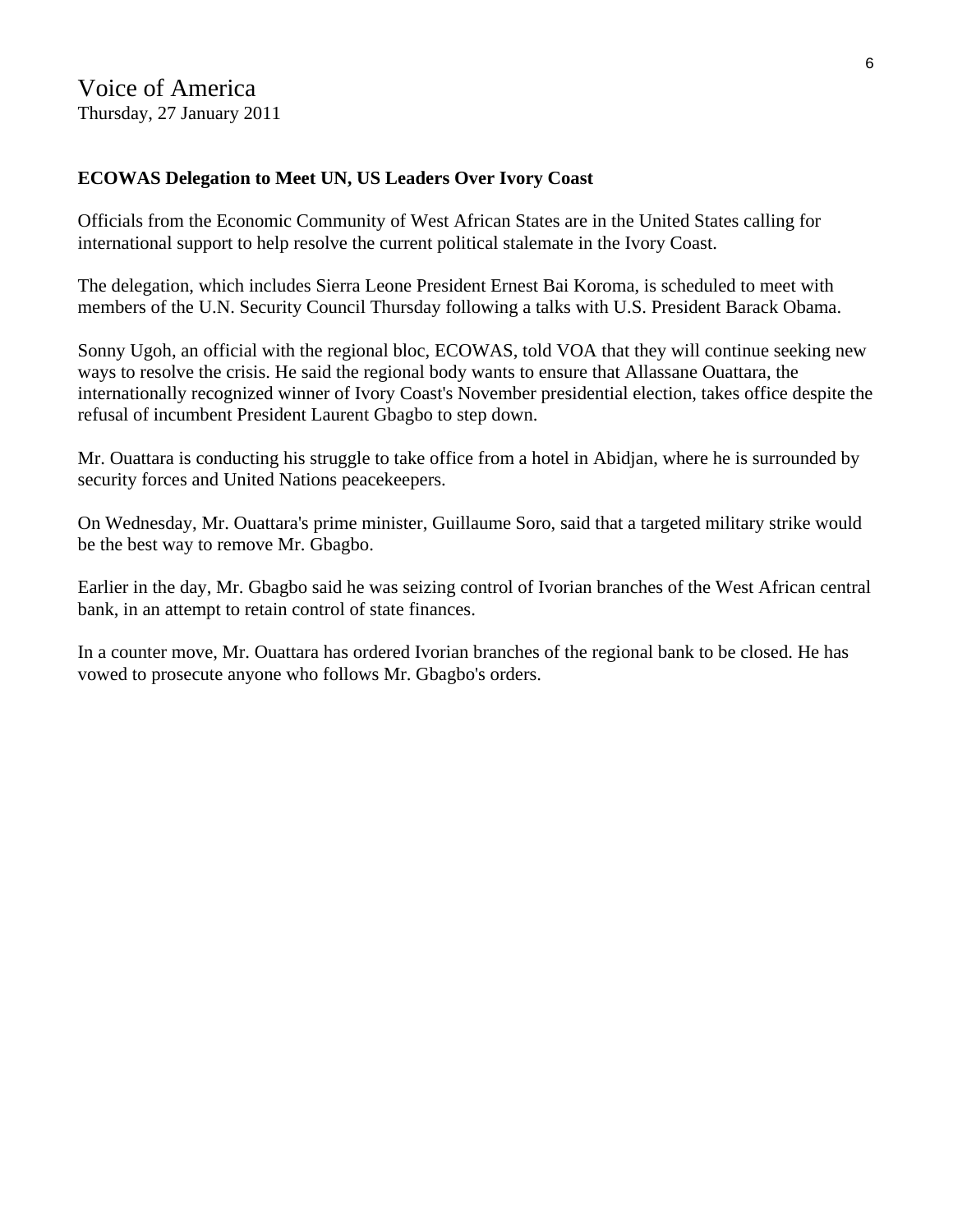CNN Thursday, 27 January 2011

#### **Groups condemn sexual violence, 'reign of terror' in Ivory Coast**

By the CNN Wire Staff



*Incumbent Ivorian President Laurent Gbagbo has been urged to relinquish power.* 

**(CNN)** -- A United Nations representative has condemned sexual violence in the Ivory Coast as the White House met with leaders urging the nation's incumbent leader Laurent Gbagbo to give up power.

"Following reports of rapes in Cote d'Ivoire, I condemn in the strongest

possible terms the employment of sexual violence as a means to political ends," said Margot Wallstrom, a special U.N. representative on sexual violence in conflict.

"From preliminary information, it seems that the assaults follow carefully selected political targeting," she said in a statement Wednesday.

The United Nations and the international community have pressured Gbagbo to leave office, saying that Alassane Ouattara fairly won a contentious November election.

On Wednesday, the White House hosted leaders from the Economic Community of West African States (ECOWAS) to discuss the crisis in the country.

The West African delegation met with Tom Donilon, the national security adviser. *Strategy to remove Ivory Coast's Gbagbo*

"Mr. Donilon expressed strong support for the efforts of ECOWAS to facilitate a peaceful transition of power in Cote D'Ivoire," the White House said in a statement.

"Mr. Donilon and the ECOWAS delegation reaffirmed their shared commitment to see that the winner of the recent elections, Alassane Ouattara, takes his rightful role as President of Cote d'Ivoire, and their shared resolve to see former President Laurent Gbagbo cede power," the statement said.

Cote d'Ivoire is the French name for Ivory Coast, a former French colony.

Human Rights Watch has accused Gbagbo of carrying out a "reign of terror" against his people. "Security forces under the control of Laurent Gbagbo and militias that support him have, since late November 2010, committed extrajudicial killings, forced disappearances, torture and rape," the organization said in a news release.

"An in-depth investigation into violations in the commercial capital, Abidjan, revealed an often-organized campaign of violence targeting members of opposition political parties, ethnic groups from northern Cote d'Ivoire, Muslims and immigrants from neighboring West African countries," Human Rights Watch said.

Wallstrom urged investigations of sexual violence allegations and for perpetrators to be brought to justice.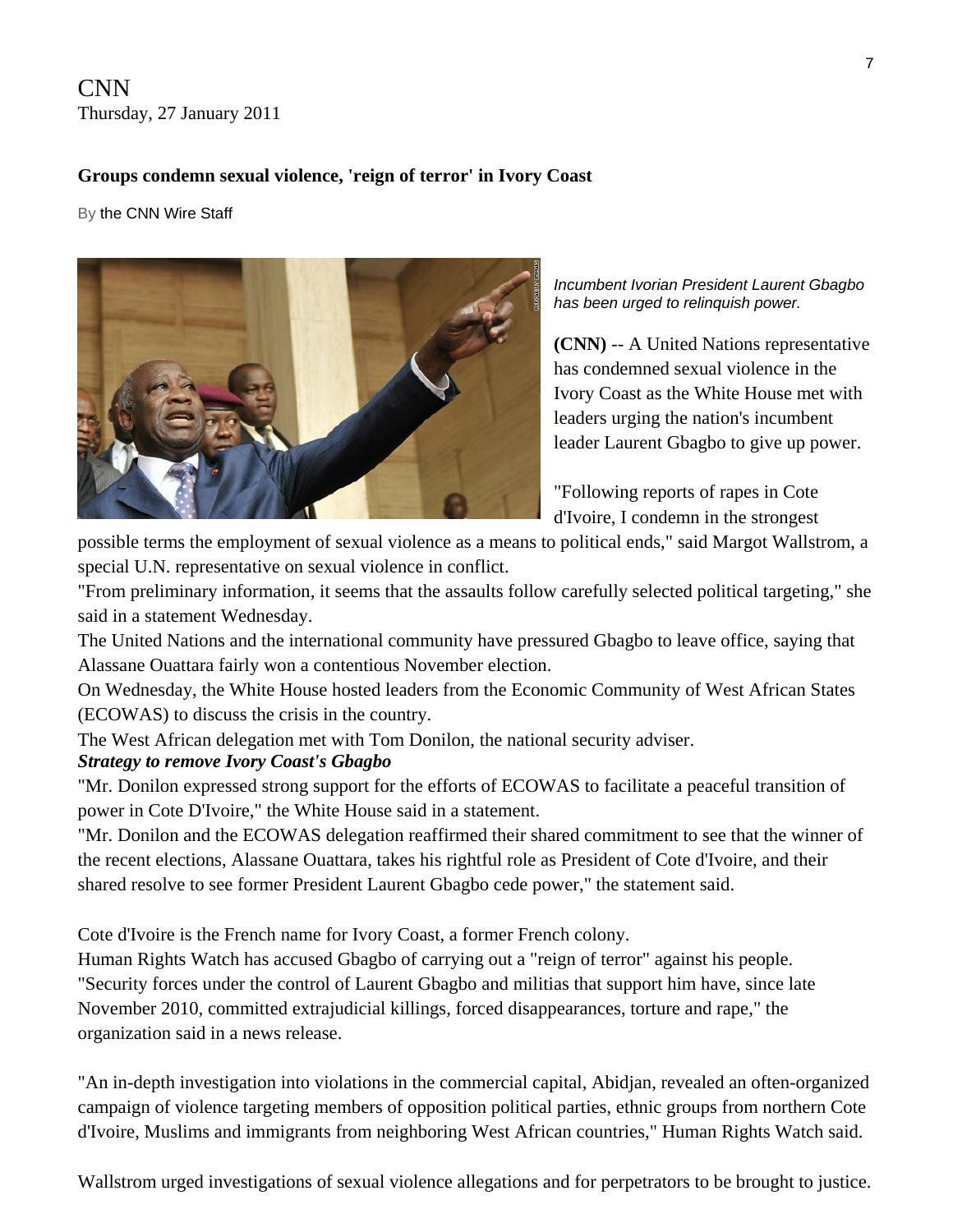"The security situation for women and girls unfortunately has deteriorated in the western parts of the country," since last year, she said.

"I call for urgent steps to be taken to avert the risk of increased sexual violence and to ensure the protection of civilians, especially women and girls," Wallstrom said. "I would also like to recall that the Security Council last December reiterated their readiness to consider patterns of sexual violence when imposing sanctions against parties."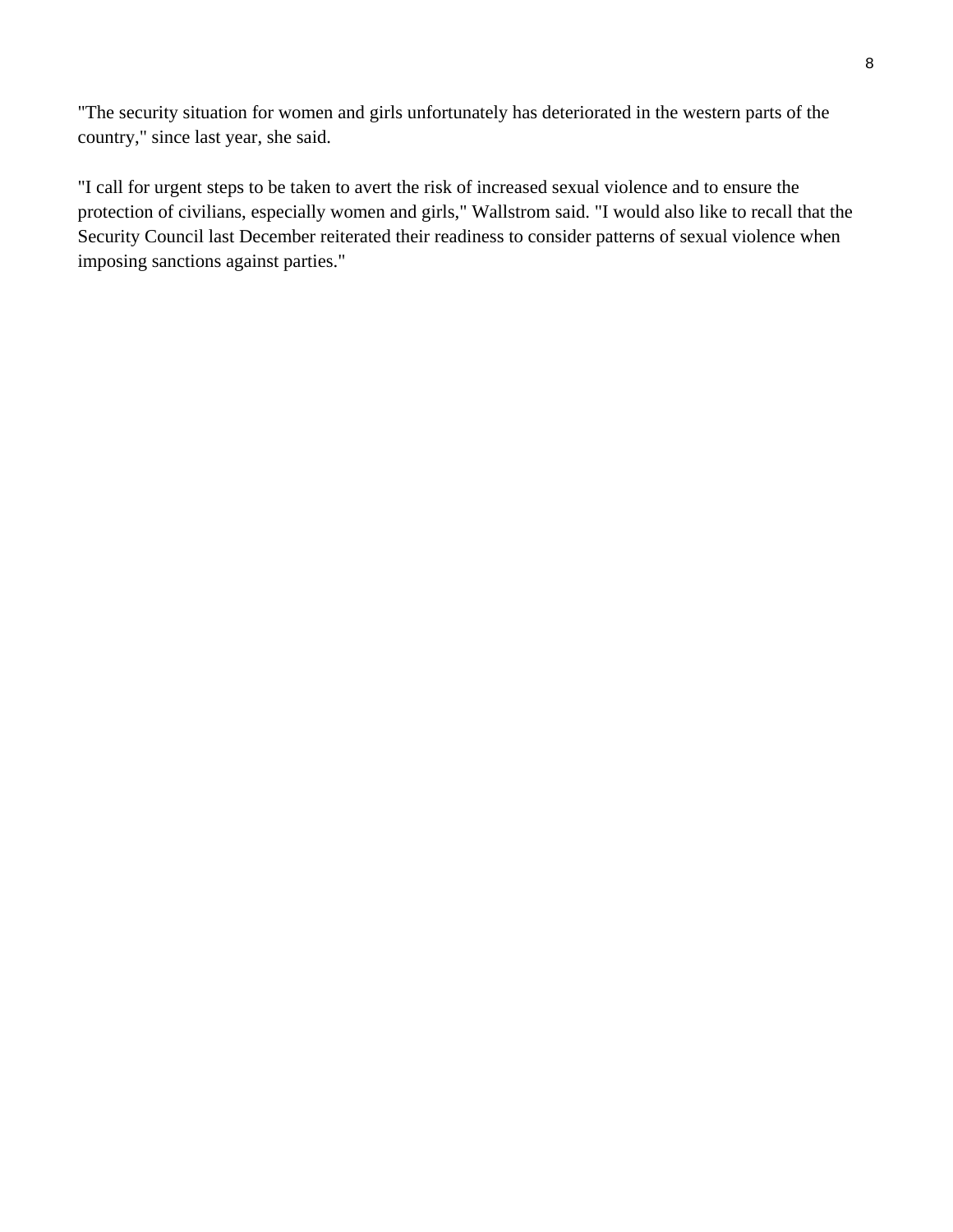#### **Ngoga, UN Disagree On Post-ICTR 'Mechanism'**

#### James Karuhanga

Following the decision by the UN to establish a residual mechanism to carry on cases being handled by international criminal tribunals, Rwandan officials have disagreed with the decision, saying the mechanism is not necessary.

The residual mechanism, was established to take over cases from UN international tribunals, including the International Criminal Tribunal for Rwanda (ICTR), whose mandate runs out at the end of next year.

According to the Prosecutor General, Martin Ngoga, there would not have been any need for the extension of international tribunals in the form of a mechanism.

"As far as Rwanda is concerned, we shall cooperate with the mechanism in the same way we have been cooperating with the ICTR," Ngoga said, Monday.

"The point is no longer whether the mechanism was a necessary option vis-a-vis other options, more particularly full closure of the international tribunals and handover to national jurisdictions, rather that the decision to establish the mechanism is already taken and we have to live with it."

Rwanda has for years been vying to take over - from the Tanzania-based tribunal - the cases that will remain after the tribunal closes down, but the efforts are yet to bear fruits.

"If national jurisdictions were to take over and be fully politically and logistically supported, there would not have been any need for the extension of international tribunals in the form of a mechanism."

The International Residual Mechanism for Criminal Tribunals (IRMCT), under UN resolution 1966 (2010), concerns the work of the ICTR, with effect from July 1, and on the International Criminal Tribunal for the former Yugoslavia (ICTY) which commences on July 1, 2013.

According to the statute establishing the mechanism, it will operate for the first four years which may be renewed for a two year period until all cases are dealt with.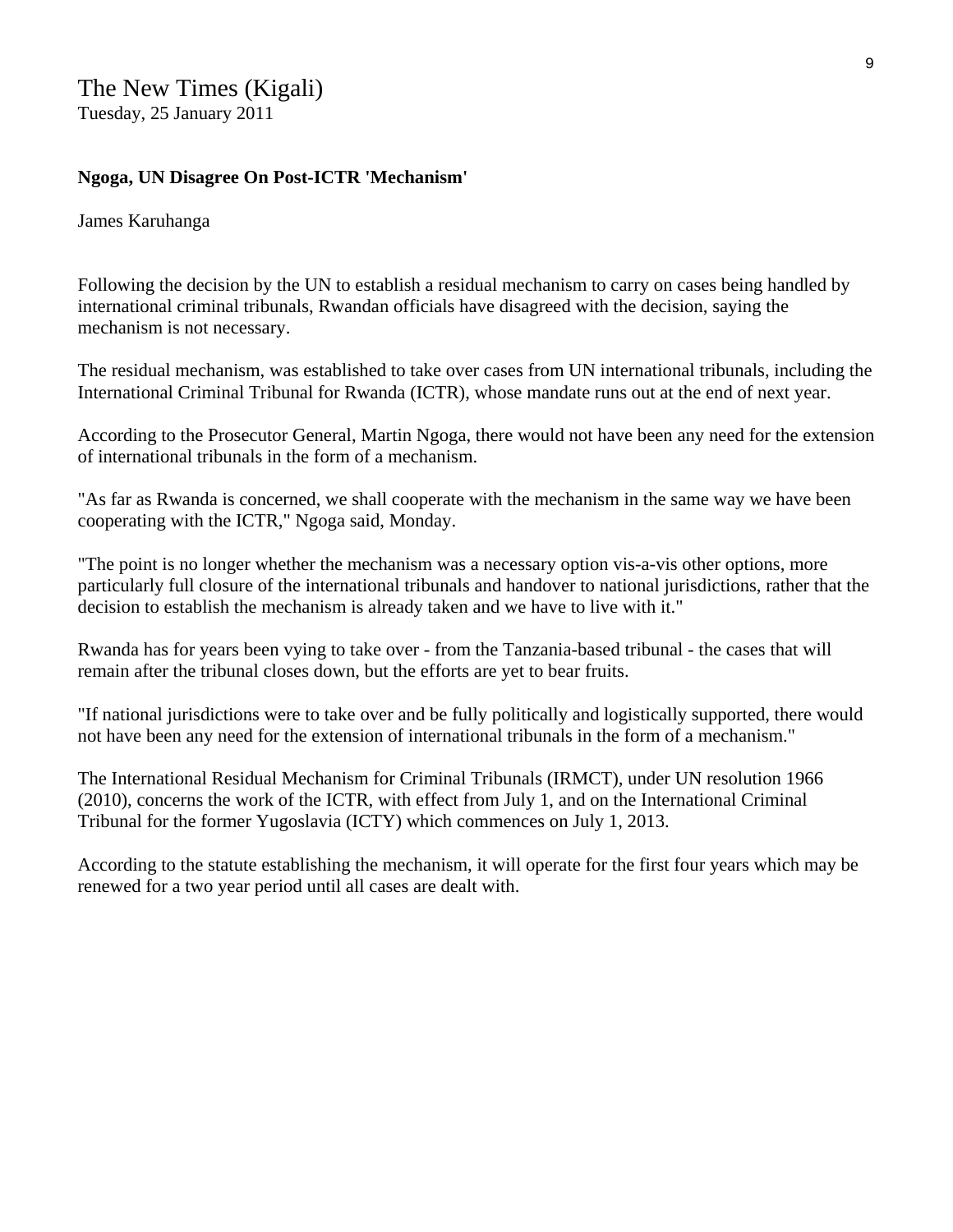## The Palestine Chronicle

Tuesday, 25 January 2011

#### **STL and the Dangerous Manipulation of Lebanon**



Leadership requires vision and political acumen.

#### **By Mohamed El Mokhtar**

There is no doubt that the killing of the late Lebanese Premier Minister was an unwarranted criminal act. There is no doubt that it caused a great deal of unnecessary suffering and wanton destruction to the entire country and beyond. And there is no question that the people directly responsible of this type of cowardly act of violence should be brought to justice and held accountable for their criminal behavior. No country can ever freely thrive, prosper or promote democratic change, or establish a sound system of governance or justice, if it remains so often marred, as is the case of Lebanon, by a non-ending sporadic spade of unpunished criminal activities, extrajudicial assassinations and targeted political murders. It is nonsense. Such climate of unlawfulness and anarchy has to stop for the country to peacefully evolve and live with serenity.

Having said that one should ponder and ask the question of not of why justice now but instead: how justice can be best be done this time without undue damage or excessive harm? In light of the many shortcomings and setbacks of the last few years, it appears very clearly that the choice of the UN-mandated Special Tribunal for Lebanon was a real, and perhaps fatal, mistake from the beginning.

In fact, instead of heightening the credibility of the legal process and its independence as initially intended, it has, instead, generated a highly polarized political atmosphere flawed with petty miscalculations and desires to settle old personal scores. Therefore from the beginning the professionalism and impartiality of the international investigative team, and ultimately the court itself, were considerably questionable to say the least. To better apprehend the complexity of the issue, a careful examination of the process is needed because therein lie a number of (vitiating) flaws so often overlooked or not sufficiently weighted:

- The immediate and unilateral accusation of Syria following the assassination of El Hariri, without any sense of constraint or precaution, was obviously a hasty move and politically-driven maneuver motivated more by foreign manipulation and a desire for settling old scores than fact-based legal evidence. Hence it was altogether a clumpy move as repeatedly stated by Walid Jumblat and more and more reiterated now by Saad El Harir himself.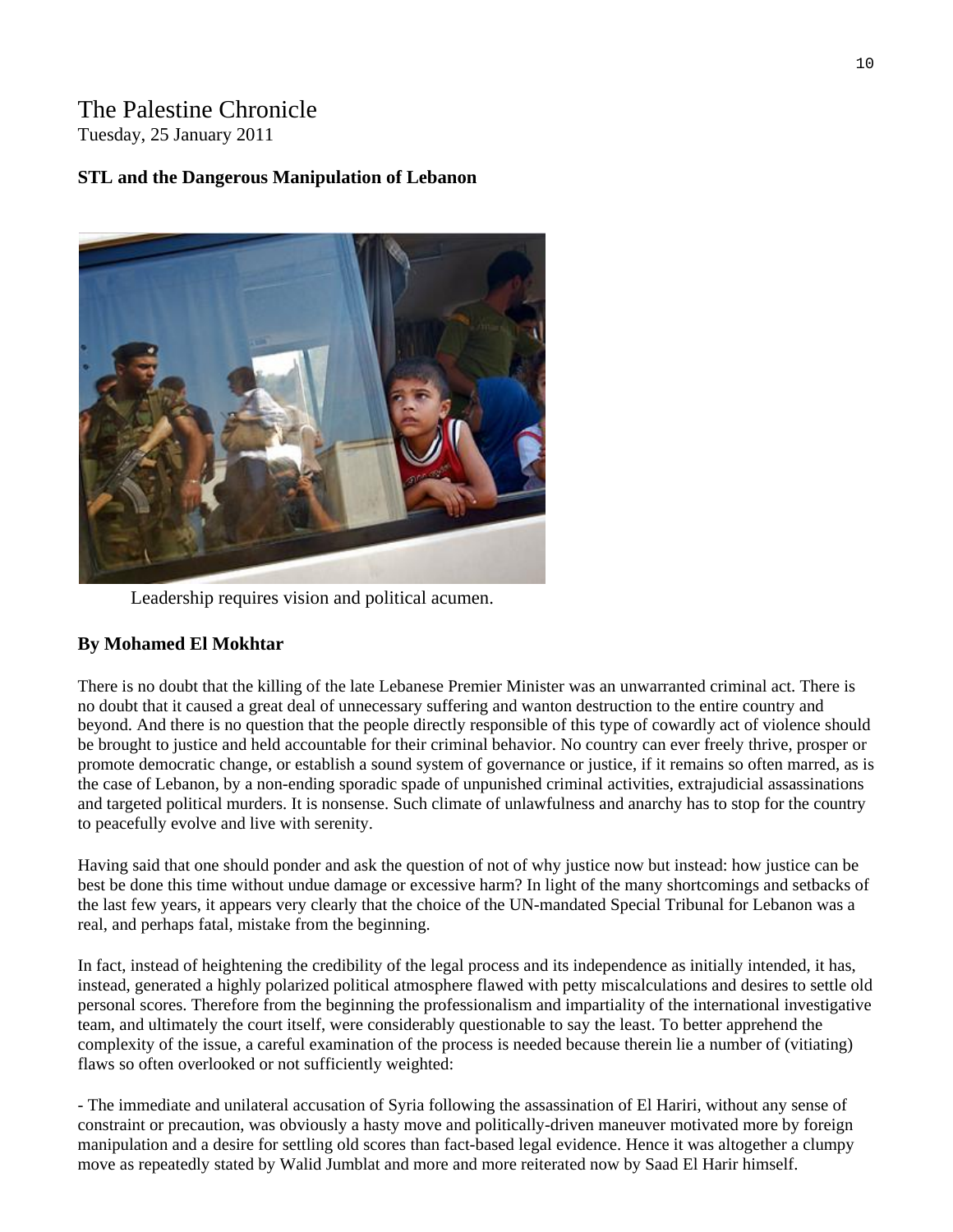- The release last year of the four Generals, Jamil Sayyed, Moustapha Hamdane, Ali Hajj et Raymond Azar arrested in 2005 is a compelling example of the vicious nature of the whole process. It turns out, after four years of illegal detention, media bashing and unnecessary suffering that the four men were, in effect, wrongly detained and consequently innocent of the charges leveled against them. The preponderance of the evidence in this case was an overloaded assumption of guilt (beyond any reasonable doubt) flawed with bias and prejudice, in total contravention to the spirit and letter of the most basic rule of law, i.e., the presumption of innocence until the establishment- beyond any reasonable doubt-, of guilt.

- The disgraceful file of false expert witnesses, or Shouhoud Ezzour in Arabic, is another vitiating flaw.

- The over-reliance on the analysis of cell phone use patterns reveals another structural weakness, namely, the dependence on one single track for the search of tips or leads and one source of information for obtaining evidence. Such a wide-open loophole in the method of instigation sheds another cloud of doubt on the credibility of the process giving the infiltration of telephone companies by Israeli spies. The recent wave of arrests among employees of cell phone companies ( Ogero, Alfa…) constitutes such an edifying example and a warning sign.

- Giving generally the penchant of the UN organization to bias (toward the Arabs in particular) and its predisposition to manipulation by Western powers as clearly shown in the past (e.g. the embargo against Iraq and the unscrupulous and unprofessional behavior of UNSCOM inspectors, Richard Butler in particular), it wasn't really such an intelligent decision for the Lebanese government to entirely refer the case to the Security Council. Placing the case under chapter VII by virtue of a (compelling) resolution of the UN Security Council constitutes not only a snub to Lebanon's sovereignty but it might well be the longtime sought-out instrument that will open, like a Pandora box, the country, once for all, to unwanted foreign intervention, i.e., harmful imperialist redesign, intractable internal divisions, more war and destruction etc.

- The enhancement of the existing potential of instability: The probability of a politically driven indictment, and therefore a tainted verdict, remains a real possibility due to the weight of outside influence and the existence of structural internal fragility.

In view of all these tangible elements, it would have been, by far, less risky for the country and a lot more appropriate for the Lebanese government of the time to launch its own investigation of the crimes committed and establish its own independent court to trial the culprit. In this respect the outside help could have been better utilized to ensure the technical proficiency of the legal process and its compliance with international norms and standards. The UN, the USA and the EU could have very well assisted the Lebanese government in its endeavor by providing the help needed for the investigation and the prosecution: financial support, legal experts, forensic analysts etc.

Moreover, the government would have, by doing so, strongly asserted its national sovereignty and independence and, more importantly, shielded the country from the potentially nefarious intermingling of foreign forces. Given the wider implications of certain internal dynamics (willing local proxies, inherent sectarian divisions, structural institutional vulnerability …), a concerted national effort could have been critical in strengthening the spirit of national unity, in time of needs, and in diverting all energies toward a shared common goal: Justice. Without stocking up feelings of confessional divisions or ideological differences, such undertaking could have been, on the contrary, the linchpin toward a much bigger objective: The much-needed democratic transformation and institutional restructuring of the Lebanese state.

In reality, the current consensus-based confessional model is an outdated form of governance. Ultimately a modernization of the current political institutions and their adaptation to the new (demographic) realities of the country are inevitable. That if the Lebanese state wants to become a modern polity capable of satisfying the growing needs of its citizens and their desire for change. It's only within the framework of such institutional transformation that a complete disbandment of Hizbullah as a military militia, or Resistance movement, is worth taking. The dissolution of such military force should be done gradually and as part of the restructuring of the national army. In order to make the effort a more sustainable and a nationally beneficial one, a review of the strategic military doctrine of the state is necessary in this regard. It is very important while dissolving the remnants of the last militia to strengthen the Lebanese national army and reform it so as it can efficiently and effectively fulfill its original and main mission: The defense of the national territory.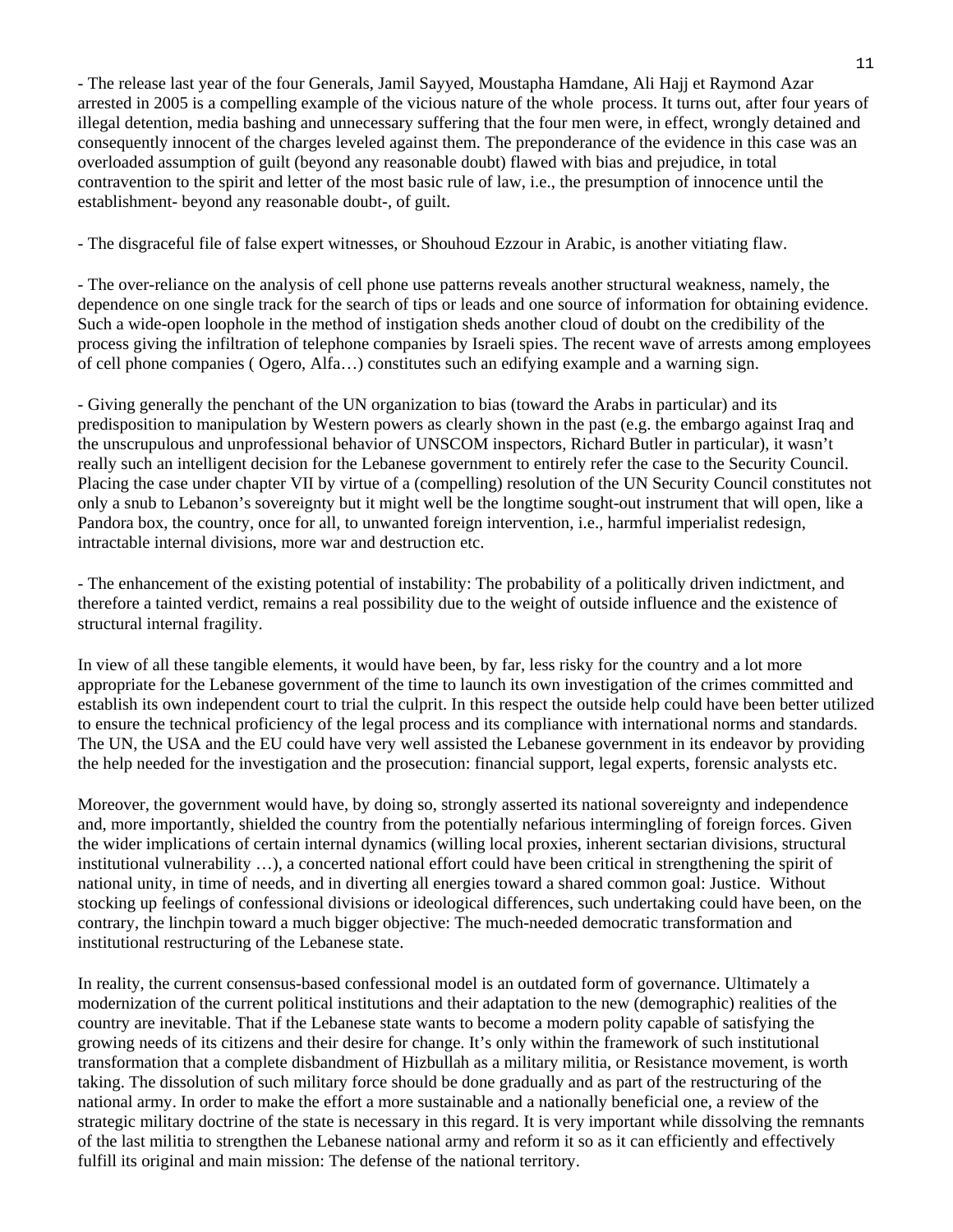Furthermore, for the sake of peace and stability, for the sake of Lebanon and its future, Mr. Saad EL Hariri needs to understand that those, in Washington or Paris or elsewhere, who unscrupulously push him to hold his grounds, against all odds to the point of total intransigence, don't necessarily have at heart what's best for Lebanon. As a matter of fact they can care less for El Hariri's death or Lebanon's future. Their motivations stem from an entirely different source: narrow self-interest; and their action aim at one objective: Geostrategic hegemony.

As politically abhorrent and morally repugnant as was the killing of the late Premier Minister Rafik El Hariri and 22 other persons, it was certainly far less poignant and humanely devastating than the gruesome and unforgettable massacres of Qana during Operation Wrath of Grapes in 1996, under the order of Shimon Perez, or more recently the bestial carnage of the UNRWA school in Gaza during Operation Cast Lead in 2008 under the command of Tzipi Livni and Ehud Barak.

In both cases there was a deliberate targeting of unarmed civilians with the intention of causing massive and indiscriminate casualties while spreading fear and terror. They both amount, giving the scale of killings and nature of targets, to imprescriptible War Crimes; not to mention the notorious death squads of Ehud Barak, and other Israeli leaders, targeting at random leftist intellectuals, PLO militants and politicians in Beyrouth and elsewhere.

Besides, there was not a genocidal undertaking, like that of Rwanada in 1994, or a breakup of the state as in Liberia and Sierra Leone during the civil wars, to warrant the establishment of an international tribunal. Lebanon is a weak state but it is not a failed one. Its judicial institutions can always be revamped and made more efficient and functional. The killing of El Hariri was a horrible political murder indeed but not an operation of ethnic cleansing or a crime against humanity. And unlike Darfur, there was no forced displacement of populations or large scale deportations. The difference is significant as regard legal categories governing international norms and standards.

In sum for the credibility of international institutions, and more importantly the sake of International Law, there should, in effect, be clearly established rules and norms for the institution of special tribunals. More to the point, there should be coherent and universally agreed upon definitions of such critical, and often hackneyed, terms such as War Crimes, Crimes against Humanity, Terrorism etc.

Last but not least: Rather than aspiring to become this carless dandy, or some mediocre Levantine version of Berlusconi, more enticed by the thirst of power or fame than the common good, Saad El Hariri should ponder his choices very carefully and be aware of the consequences of his actions and the malfeasance of certain alliances. Qatar and Turkey care certainly more for Lebanon than France or the US. And King Abdellah has undoubtedly done more for the Land of Cedars than will ever do Obama, Sarkozy or Hillary Clinton.

In conclusion, leadership requires vision and political acumen. Stubbornness and close mindedness are the whole mark of stupidity. The common good demands sometimes great personal sacrifice and painful concessions. Such concessions are not a sign of weakness if they are useful and help advance the general interest of the public and wellbeing of society. They are, on the contrary, clear demonstration of good will and great proof of leadership. They epitomize the quintessence of statesmanship; the embodiment of political maturity and moral wisdom. The quest of justice is indeed a noble endeavor but it is done better only when finding the right balance.

Any justice rendered in rush or tainted with prejudice will remain a moral disgrace, i.e., an insult to the founding pillar of human ethic: truth and fairness.

- *Mohamed El Mokhtar Sidi Haiba is a political analyst. He contributed this article to PalestineChronicle.com.*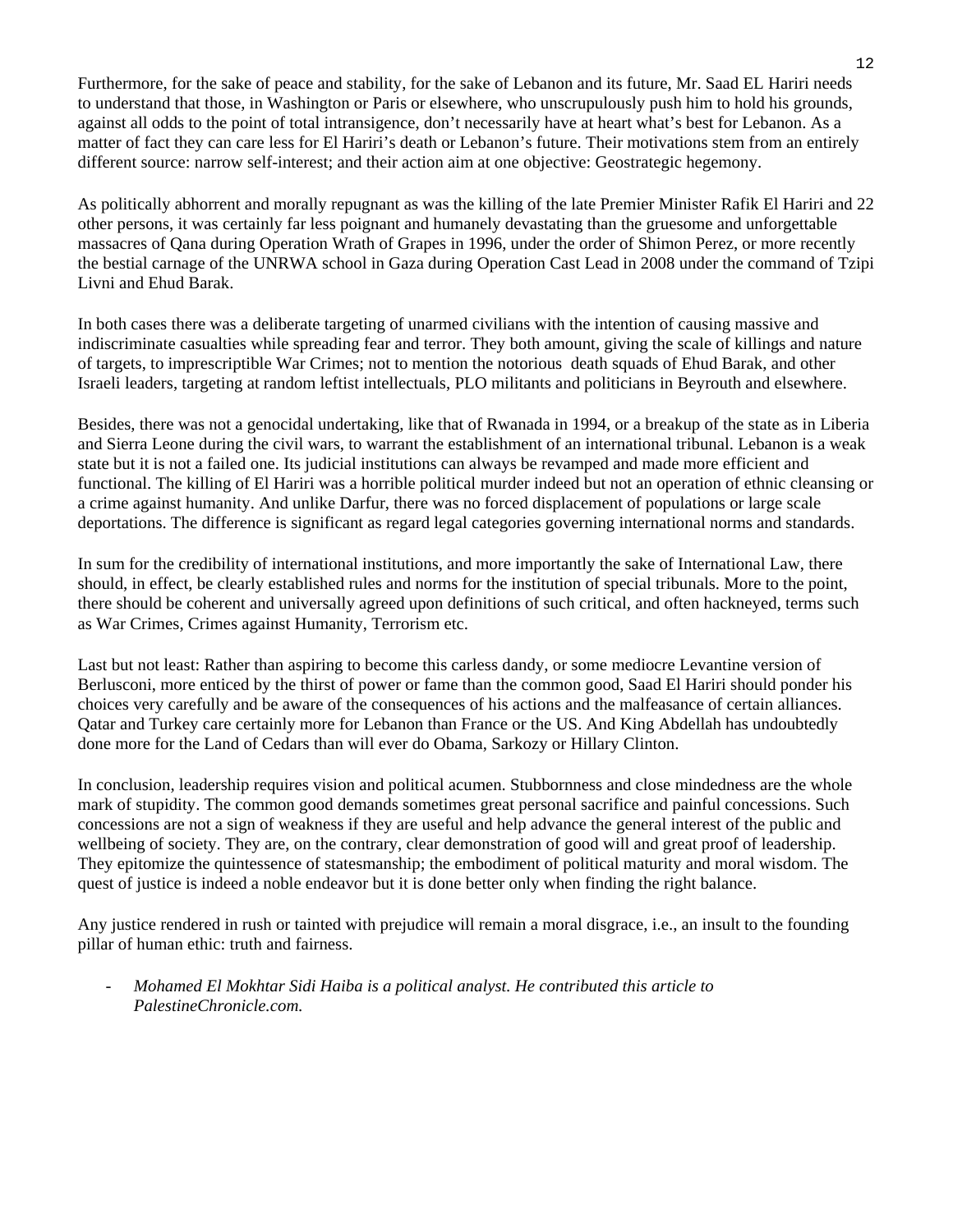## Washington University, St. Louis

Wednesday, 26 January 2011

#### **Crimes Against Humanity Initiative releases final text of proposed international treaty**

Initiative to focus on gaining international support

By Jessica Martin

The Crimes Against Humanity Initiative at the Whitney R. Harris World Law Institute of Washington University in St. Louis School of Law recently released the text of a proposed multilateral treaty on the prevention and punishment of crimes against humanity.

Leila Nadya Sadat, JD, director of the initiative, says that this is the first time that such a convention has been drafted. "It represents a real opportunity for the international community to complete the Rome Statute system by imposing a clear obligation on states to prevent and punish crimes against humanity," says Sadat, also the Henry H. Oberschelp Professor of Law and Harris Institute director.

"Moreover, it offers mechanisms designed to help states cooperate with each other in the investigation and prosecution of such crimes," she says.

The text of the Proposed International Convention on the Prevention and Punishment of Crimes Against Humanity can be found at *http://law.wustl.edu/harris/crimesagainsthumanity/* in English and French. It will also appear in the book Forging a Convention on Crimes Against Humanity, to be published by Cambridge University Press in spring 2011.

#### **VIDEO NEWS RELEASE**

*Crimes Against Humanity Initiative releases text of proposed international treaty Leila Nadya Sadat, JD, professor of law at Washington University in St. Louis, discusses the Crimes Against Humanity Initiative and the recently released proposed multilateral treaty and punishment of crimes against humanity. The initiative is now working to gain international support for the treaty. According to Sadat, director for the initiative, "this is the first time that such a convention has been drafted, and it represents a real opportunity for the international community to complete the Rome Statute system by imposing a clear obligation on States to prevent and punish crimes against humanity." The text of the Proposed International Convention on the Prevention and Punishment of Crimes Against Humanity can be found at law.wustl.edu/harris/crimesagainsthumanity/ in English and French.* 

In addition to the treaty, the book will contain a comprehensive history chronicling the drafting process of the Proposed Convention and essays from 15 distinguished experts in international criminal law. During the development of the Proposed Convention, the initiative convened multiple conferences and technical advisory sessions.

As part of this three-year process, nearly 250 experts from around the world gathered to discuss the problem of crimes against humanity and work on the draft convention.

Sadat chairs the initiative's seven-member steering committee.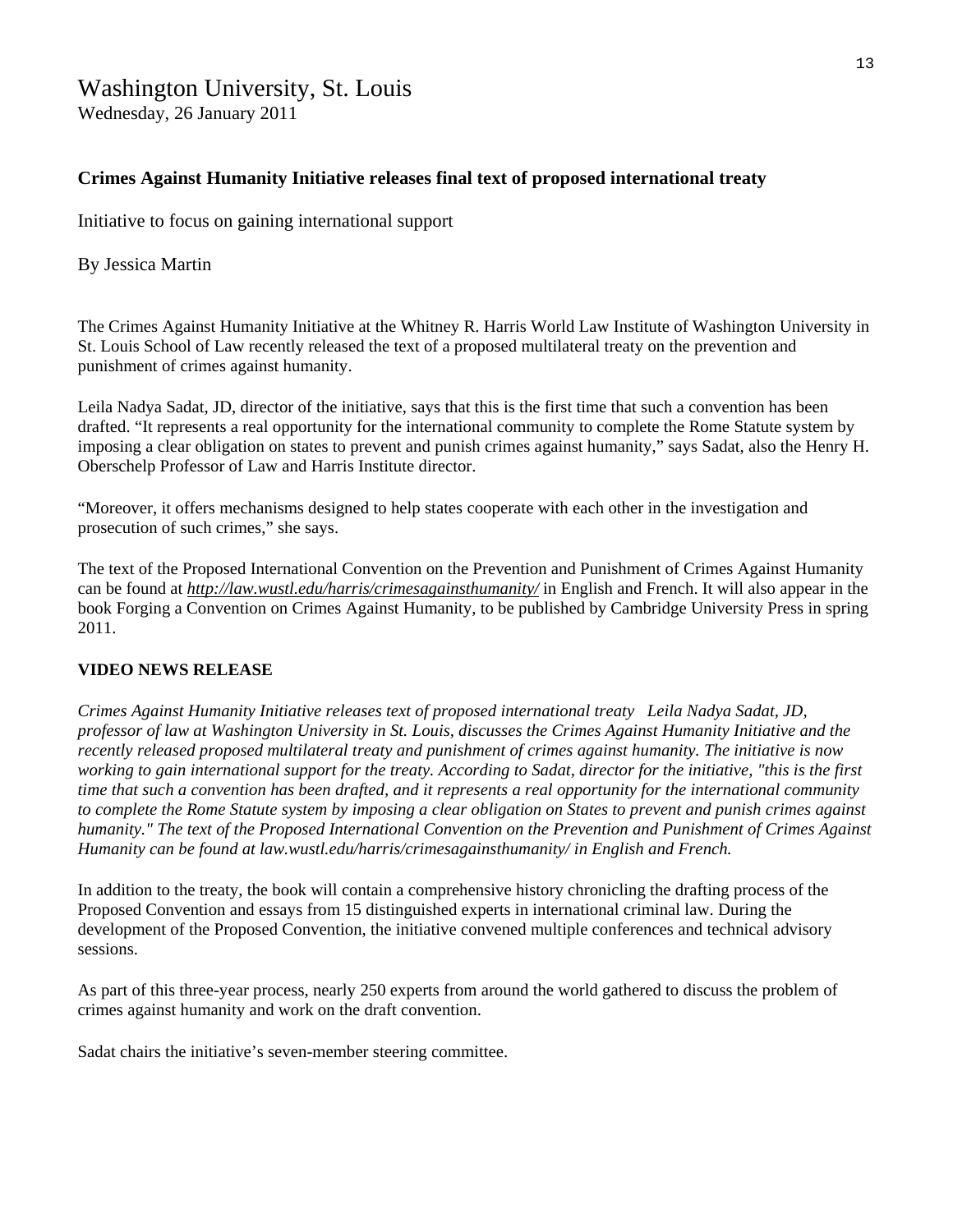#### **Committee members are:**

• M. Cherif Bassiouni, JD, the Distinguished Research Professor of Law at DePaul University College of Law and founder and president emeritus of the International Human Rights Law Institute;

• Hans Corell, former Under-Secretary-General for Legal Affairs and legal counsel of the United Nations;

• Richard J. Goldstone, former chief prosecutor of the International Criminal Tribunals for the Former Yugoslavia and for Rwanda;

• Juan E. Méndez, JD, visiting professor, Washington College of Law, American University, Washington, D.C.;

• William A. Schabas, LLD, director of the Irish Centre for Human Rights, National University of Ireland, Galway; and

• Christine Van den Wyngaert, PhD, judge for the International Criminal Court.

#### **Focus on international support**

This fall, the initiative is entering its fourth and final phase, which will focus on publicity, advocacy and educational activities to raise awareness of the pervasiveness of crimes against humanity, the plight of victims, the existing culture of impunity for perpetrators, and the great need for a specialized international convention to combat this problem.

The process of circulating the Proposed Convention is under way. It is currently being brought before governments, United Nations decision-makers, academics and non-governmental organizations for the purpose of promoting the work of the initiative and urging support for the adoption of a comprehensive international instrument on crimes against humanity.

Steering committee member Goldstone notes that while treaties exist to address genocide and war crimes — the Genocide Convention of 1948 and the Geneva Conventions of 1949 together with their Optional Protocols of 1977 — there is currently no treaty on "crimes against humanity."

"This gap in the law was thrown into sharp relief in the recent decision of the International Court of Justice in the case between Bosnia and Serbia," Goldstone says. "The Court was restricted to claims of genocide, and crimes against humanity fell between the cracks. The Crimes Against Humanity project is designed to fill this important gap in international humanitarian law."

Steering Committee member Schabas agreed that the Crimes Against Humanity project addresses a significant gap in international law.

"Many obligations, such as the duty to cooperate in prosecution and extradition, and the responsibility to prevent the crime, are said to be enshrined in customary international law," Schabas says. "However, it is important to take such vague commitments a step further, and incorporate them in a binding treaty."

The next step will be for the initiative to convene and participate in regional meetings in Africa, the Middle East, Latin America and Asia to further its objectives and complete Phase IV of the project.

"It is hoped that by the end of this phase of the initiative, the international community will have a strong conviction that the elaboration of a comprehensive international instrument on crimes against humanity is both urgently required and eminently feasible," Sadat says.

WUSTL alumnus Steven Cash Nickerson, United States Institute of Peace and Humanity United has generously supported the initiative.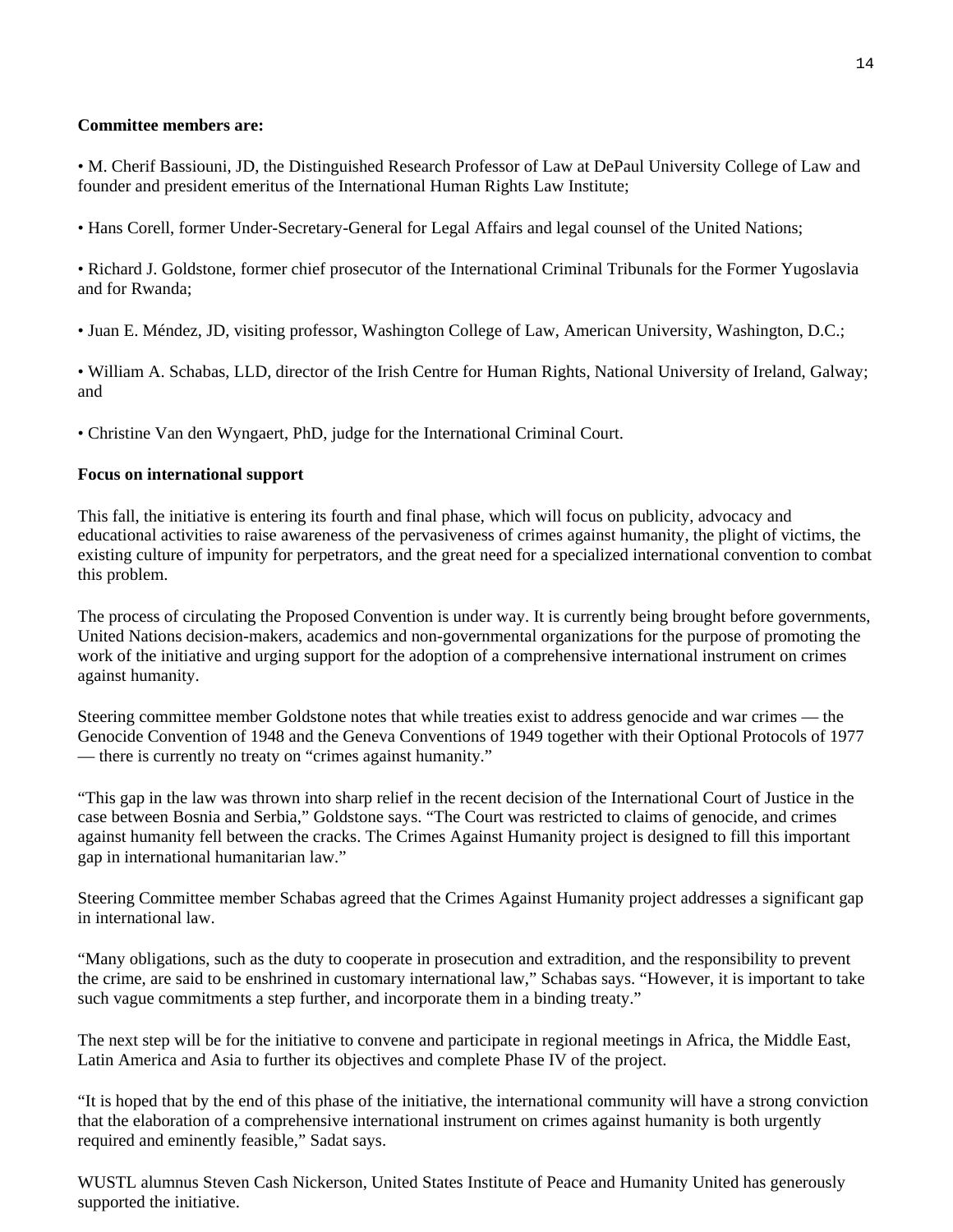#### Truro Daily Times Wednesday, 26 January 2011 [http://www.voice-online.co.uk/content.php?show=18858#](http://www.voice-online.co.uk/content.php?show=18858)

#### **Staff sergeant brings wealth of experience to new position**



*Staff Sgt. John Berry is the new district commander for the Colchester County RCMP detachment. The detachment is responsible for the county except for the Town of Truro and the Millbrook First Nation. Jason Malloy - Truro Daily News* 

Berry directed war crimes investigations in West Africa, headed ground search and rescue for Swissair disaster

BIBLE HILL - A man who served as the investigations commander for a war crimes tribunal in West Africa is now the top Mountie in Colchester County.

Staff Sgt. John Berry, who took over this week as the RCMP's district commander for Colchester County, said he is looking forward to his new position.

"It's a real good challenge for me," he said. "This is a well-sought after office. It has a good group of people and their work is very good."

Berry, who is originally from Moncton, joined the RCMP in 1980. He served in Richmond, B.C., the Yukon and Kingston, N.S. before moving to Amherst in 1999.

It was while in the bordertown that he took two separate postings, lasting a total of four years, to Sierra Leone in West Africa.

"When I arrived they just finished 10 years of civil war where a number of factions had committed quite a few atrocities against the citizens there," Berry told the Truro Daily News this week.

"I directed what we were doing in those investigations to gather the evidence that the prosecutition needed to take before the courts."

He led a group of 20 people from around the world who did a variety of tasks, including working with evidence, analysis, exhibit, witness and investigative units.

"It gave me a really broad knowledge base," Berry said. "It was a great learning experience."

At the end of the investigation, charges were brought against the three factions. "All subjects were found guilty and are serving their time in the jail in Rwanda at the moment," Berry said.